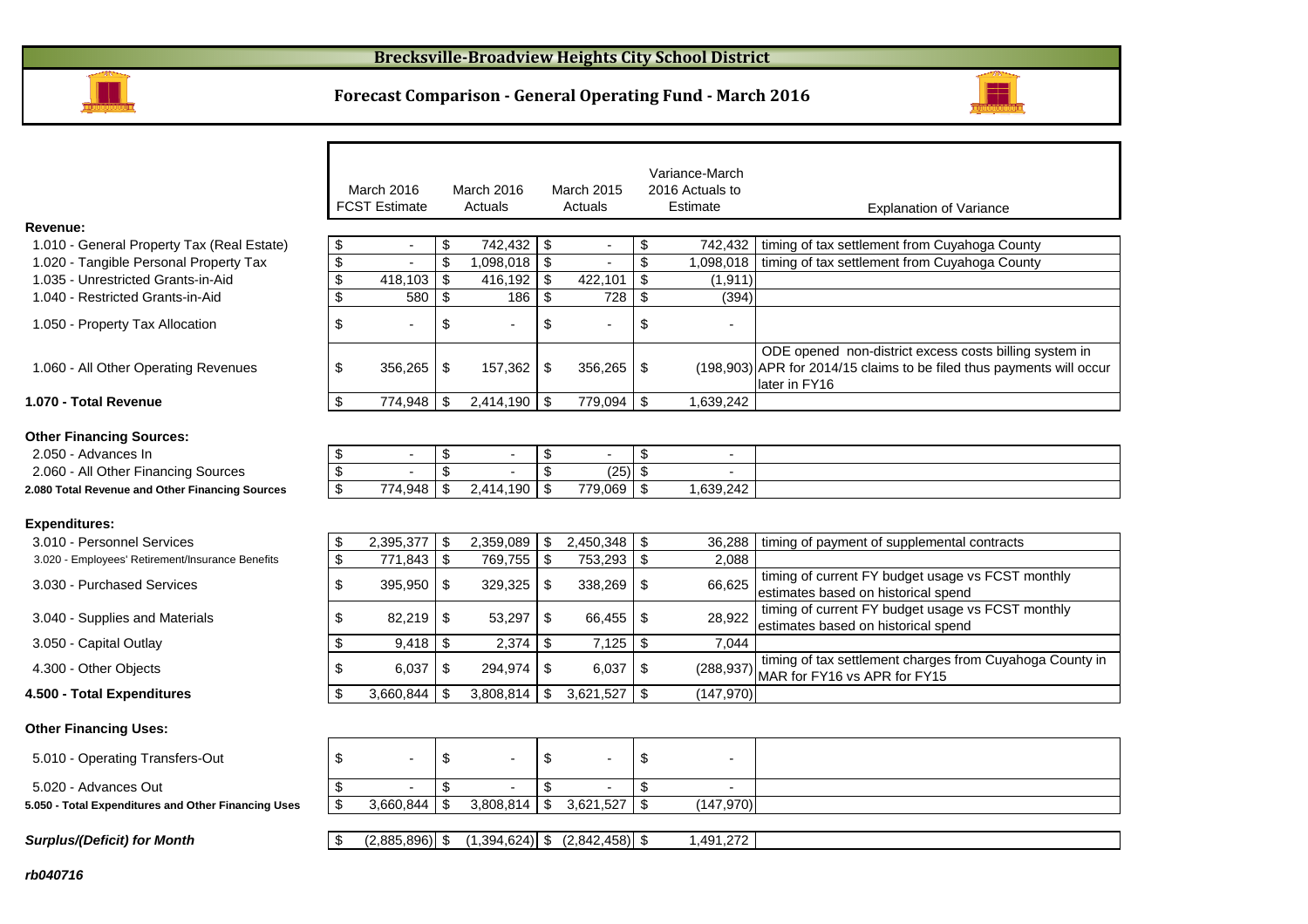#### **Brecksville-Broadview Heights City School District**





|                                                     |                           |                      |               |                                         |                           |                             |                           | Variance-Current      |                                                                                                                                                                                                                                                                |
|-----------------------------------------------------|---------------------------|----------------------|---------------|-----------------------------------------|---------------------------|-----------------------------|---------------------------|-----------------------|----------------------------------------------------------------------------------------------------------------------------------------------------------------------------------------------------------------------------------------------------------------|
|                                                     |                           | <b>Current FYTD</b>  |               | <b>Current FYTD</b>                     |                           | Prior FYTD                  |                           | <b>FYTD Actual to</b> |                                                                                                                                                                                                                                                                |
|                                                     |                           | <b>FCST Estimate</b> |               | Actuals                                 |                           | Actuals                     |                           | <b>FCST Estimate</b>  | <b>Explanation of Variance</b>                                                                                                                                                                                                                                 |
| Revenue:                                            |                           |                      |               |                                         |                           |                             |                           |                       |                                                                                                                                                                                                                                                                |
| 1.010 - General Property Tax (Real Estate)          | \$                        | 29,485,582           | \$            | 30,676,014                              |                           | \$29,476,745                | - \$                      | 1,190,432             | timing of tax settlement from Cuyahoga County in MAR for FY16 vs APR for FY15                                                                                                                                                                                  |
| 1.020 - Tangible Personal Property Tax              | $\boldsymbol{\mathsf{S}}$ | 879,411              | \$            | 1,977,429                               | \$                        | 962,924                     | \$                        | 1,098,018             | timing of tax settlement from Cuyahoga County in MAR for FY16 vs APR for FY15                                                                                                                                                                                  |
| 1.035 - Unrestricted Grants-in-Aid                  | $\boldsymbol{\mathsf{S}}$ | 4.007.335            | \$            | 3.998.659                               | \$                        | 4.034.633                   | $\mathfrak{S}$            | (8.676)               |                                                                                                                                                                                                                                                                |
| 1.040 - Restricted Grants-in-Aid                    | $\overline{\mathbf{e}}$   | 5,200                | \$            | 4,873                                   | \$                        | 417,525                     | $\mathfrak{S}$            | (327)                 |                                                                                                                                                                                                                                                                |
| 1.050 - Property Tax Allocation                     | \$                        | 2,887,006            | \$            | 2,422,834                               |                           | \$2,873,779                 | $\sqrt[6]{3}$             | (464, 172)            | timing of TPP supplemental payments approved by legislature to replace TPP<br>replacement revenue phase-out                                                                                                                                                    |
| 1.060 - All Other Operating Revenues                | $\$\$                     | 1,317,602            | \$            | 1,112,487                               | $\boldsymbol{\mathsf{S}}$ | 1,426,983                   | \$                        | (205, 115)            | ODE opened non-district excess costs billing system in APR for 2014/15 claims to be<br>filed thus payments will occur later in FY16                                                                                                                            |
| 1.070 - Total Revenue                               | \$                        | 38,582,136           | \$            | 40,192,296                              |                           | \$39,192,589                | -\$                       | 1,610,160             |                                                                                                                                                                                                                                                                |
| <b>Other Financing Sources:</b>                     |                           |                      |               |                                         |                           |                             |                           |                       |                                                                                                                                                                                                                                                                |
| 2.050 - Advances In                                 | \$                        | 40,000               | \$            | $40,000$   \$                           |                           | 110,000                     | -\$                       | $\sim$                |                                                                                                                                                                                                                                                                |
| 2.060 - All Other Financing Sources                 | \$                        |                      | \$            | $28,031$ \ \$                           |                           | 151,089                     | \$                        | 28,031                | received unanticipated premium refunds from workers' compensation due to safety<br>program participation and other incentives, transfer in from fund 022 for state-dated<br>checks                                                                             |
| 2.080 Total Revenue and Other Financing Sources     | -\$                       | 38,622,136           | \$            | 40,260,327                              |                           | \$39,453,678                | -\$                       | 1,638,191             |                                                                                                                                                                                                                                                                |
| <b>Expenditures:</b>                                |                           |                      |               |                                         |                           |                             |                           |                       |                                                                                                                                                                                                                                                                |
| 3.010 - Personnel Services                          | \$                        | 21,983,054           |               | $\frac{1}{2}$ 22,132,653 \ \ 22,077,350 |                           |                             | -\$                       | (149, 599)            | Severance payments made in FY16 \$174K higher than FCST estimate due to<br>additional retirements not known when OCT FCST developed, increased .75 fte BEA<br>for ELL teacher and 3.35 fte BOSS for special education assistants and bus driver<br>hours       |
| 3.020 - Employees' Retirement/Insurance Benefits    | \$                        | 6,936,445            | \$            |                                         |                           | $6,981,714$   \$ 6,847,019  | l \$                      |                       | increase in Board paid insurance fte after final bidding of bus routes following<br>(45,269) reinstatement of half-day every day kindegarten model, timing of STRS deductions and<br>balance payments for foundation shortages as actual monthly payrolls vary |
| 3.030 - Purchased Services                          | \$                        | 3,522,219            | \$            | 3,038,357                               | $\mathfrak{S}$            | 3,383,448                   | \$                        |                       | reduction in expenses for charter/community school students and winter utility costs,<br>483,862 timing of current FY budget usage vs FCST monthly estimates based on historical<br>spend                                                                      |
| 3.040 - Supplies and Materials                      | $\$\$                     | 883,161              | \$            | $677,125$ \$                            |                           | 806,600                     | $\boldsymbol{\mathsf{S}}$ | 206,036               | timing of current FY budget usage vs FCST monthly estimates based on historical<br>spend                                                                                                                                                                       |
| 3.050 - Capital Outlay                              | \$                        | 63,435               | \$            | $85,494$ \$                             |                           | 91,777                      | \$                        | (22,059)              | timing of current FY budget usage vs FCST monthly estimates based on historical<br>spend                                                                                                                                                                       |
| 4.300 - Other Objects                               | \$                        | 408,371              | \$            | $649.973$   \$                          |                           | 358,657                     | $\sqrt[6]{3}$             | (241, 602)            | timing of tax settlement charges from Cuyahoga County in MAR for FY16 vs APR for<br><b>FY15</b>                                                                                                                                                                |
| 4.500 - Total Expenditures                          | .ፍ                        | 33,796,685           | \$            | 33,565,316 \$ 33,564,851                |                           |                             | \$                        | 231,369               |                                                                                                                                                                                                                                                                |
| <b>Other Financing Uses:</b>                        |                           |                      |               |                                         |                           |                             |                           |                       |                                                                                                                                                                                                                                                                |
| 5.010 - Operating Transfers-Out                     | \$                        | 300,325              | \$            | $308,310$ \$                            |                           | 298,291                     | \$                        | (7, 985)              | increased annual contribution to CAPA                                                                                                                                                                                                                          |
| 5.020 - Advances Out                                | $\sqrt[6]{\frac{1}{2}}$   | 40,000               | $\mathfrak s$ | 40,000 $\frac{1}{3}$                    |                           |                             | \$                        |                       |                                                                                                                                                                                                                                                                |
| 5.050 - Total Expenditures and Other Financing Uses | \$                        | 34,137,010           |               | $$33,913,626 \  \$ $$33,863,142$        |                           |                             | -\$                       | 223,384               |                                                                                                                                                                                                                                                                |
| <b>Surplus/(Deficit) FYTD</b>                       | \$                        | 4,485,126            | \$            |                                         |                           | $6,346,701$ \$ 5,590,536 \$ |                           | 1,861,575             |                                                                                                                                                                                                                                                                |

**rb040716**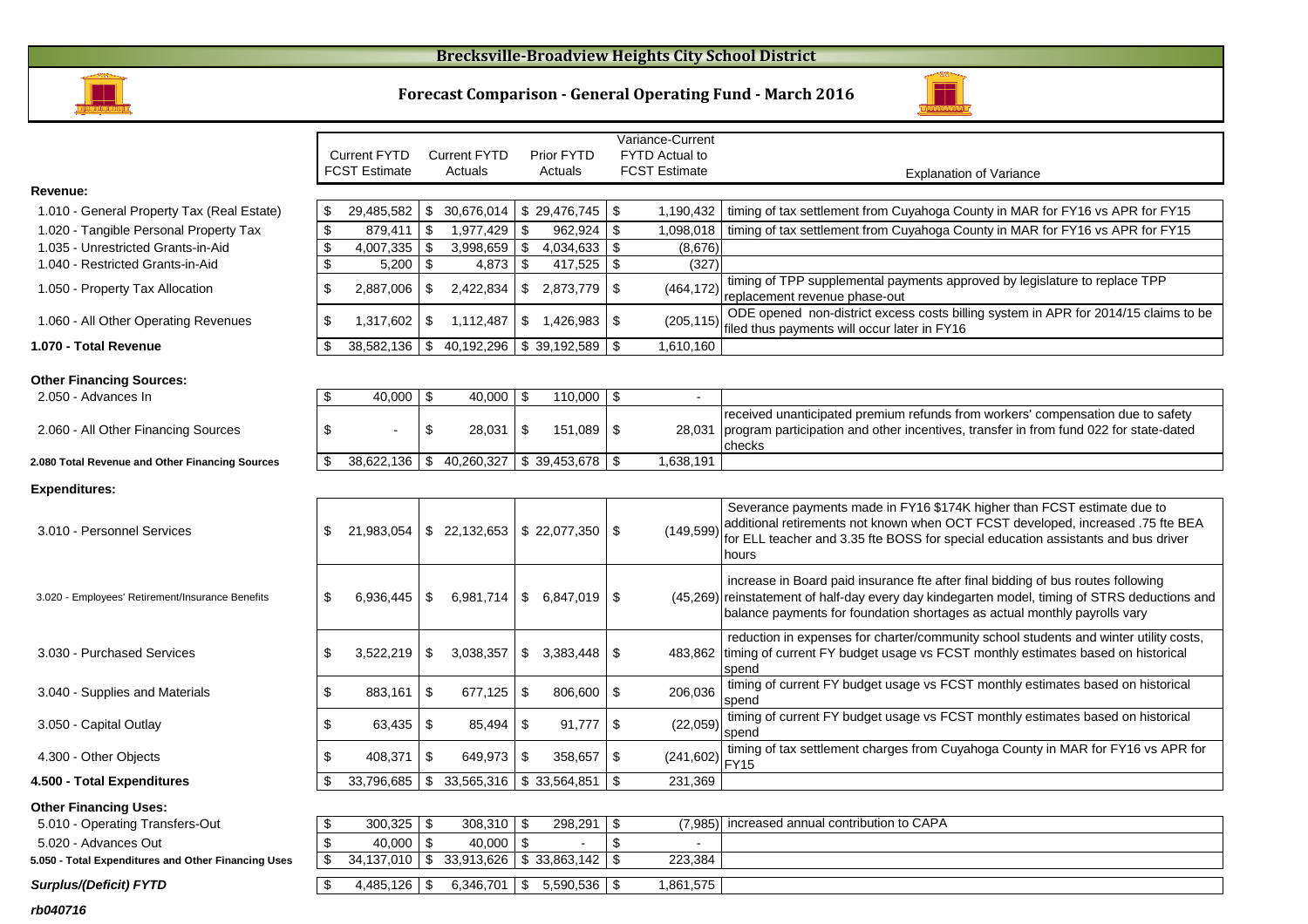|                 | <b>Brecksville-Broadview Heights City School District</b>                           |                          |           |                       |                |                                                              |                                 |                   |                    |                         |  |  |
|-----------------|-------------------------------------------------------------------------------------|--------------------------|-----------|-----------------------|----------------|--------------------------------------------------------------|---------------------------------|-------------------|--------------------|-------------------------|--|--|
|                 |                                                                                     |                          |           |                       |                | Revenue Analysis Report - General Operating Fund Only - FY16 |                                 |                   |                    |                         |  |  |
|                 |                                                                                     | <b>Local Revenue</b>     |           |                       | Federal        |                                                              | <b>State Revenue</b>            |                   |                    |                         |  |  |
|                 | <b>Taxes</b>                                                                        |                          |           |                       |                | <b>Unrestricted</b>                                          | Property                        | Restricted        |                    |                         |  |  |
| $2015 - 2016$   | Real<br><b>Estate</b>                                                               | Personal<br>Property     | Interest  | <b>Other</b><br>Local |                | Grants-<br>in-Aid                                            | <b>Tax</b><br><b>Allocation</b> | Grants-<br>in-Aid | Non-<br>Operating* | <b>Total</b><br>Revenue |  |  |
| July            | 9,761,000                                                                           |                          | 835       | 55,984                | 1,566          | 421,978                                                      |                                 | 551               |                    | 10,241,914              |  |  |
| <b>August</b>   | 4,046,582                                                                           | 879,411                  | 41,884    | 238,970               | 507            | 526,511                                                      | 399,020                         | 596               |                    | 6,133,481               |  |  |
| September       | $\blacksquare$                                                                      | $\blacksquare$           | 10,313    | 105,025               | 14,474         | 422,006                                                      | $\blacksquare$                  | 573               |                    | 552,391                 |  |  |
| <b>October</b>  |                                                                                     |                          | 10,795    | 102,940               | 6,279          | 421,648                                                      | 2,009,555                       | 573               | 13,642             | 2,565,432               |  |  |
| <b>November</b> |                                                                                     |                          | 11,465    | 97,930                | 7,012          | 421,644                                                      |                                 | 602               |                    | 538,654                 |  |  |
| <b>December</b> |                                                                                     |                          | 10,638    | 92,647                | 13,269         | 420,683                                                      | 14,259                          | 578               | 45,250             | 597,324                 |  |  |
| January         | 3,802,000                                                                           |                          | 825       | 57,316                | 4,185          | 517,567                                                      |                                 | 578               | 1,210              | 4,383,681               |  |  |
| <b>February</b> | 12,324,000                                                                          | $\overline{\phantom{a}}$ | 28,912    | 35,508                | 5,844          | 430,430                                                      | $\blacksquare$                  | 636               | 7,929              | 12,833,260              |  |  |
| <b>March</b>    | 742,432                                                                             | 1,098,018                | 31,138    | 119,349               | 6,875          | 416,192                                                      |                                 | 186               |                    | 2,414,190               |  |  |
| <b>April</b>    |                                                                                     |                          |           |                       |                |                                                              |                                 |                   |                    |                         |  |  |
| May             |                                                                                     |                          |           |                       |                | $\blacksquare$                                               |                                 |                   |                    |                         |  |  |
| June            |                                                                                     |                          |           |                       | $\blacksquare$ | $\blacksquare$                                               |                                 |                   |                    |                         |  |  |
| <b>Totals</b>   | \$30,676,014                                                                        | \$1,977,429              | \$146,807 | \$905,668             | \$60,012       | \$3,998,659                                                  | \$2,422,834                     | \$4,873           | \$68,031           | \$40,260,327            |  |  |
| % of Total      | 76.19%                                                                              | 4.91%                    | 0.36%     | 2.25%                 | 0.15%          | 9.93%                                                        | 6.02%                           | 0.01%             | 0.17%              |                         |  |  |
|                 | *Non-Operating Revenue includes advances in, and refund of prior year expenditures. |                          |           |                       |                |                                                              |                                 |                   |                    | rb040716                |  |  |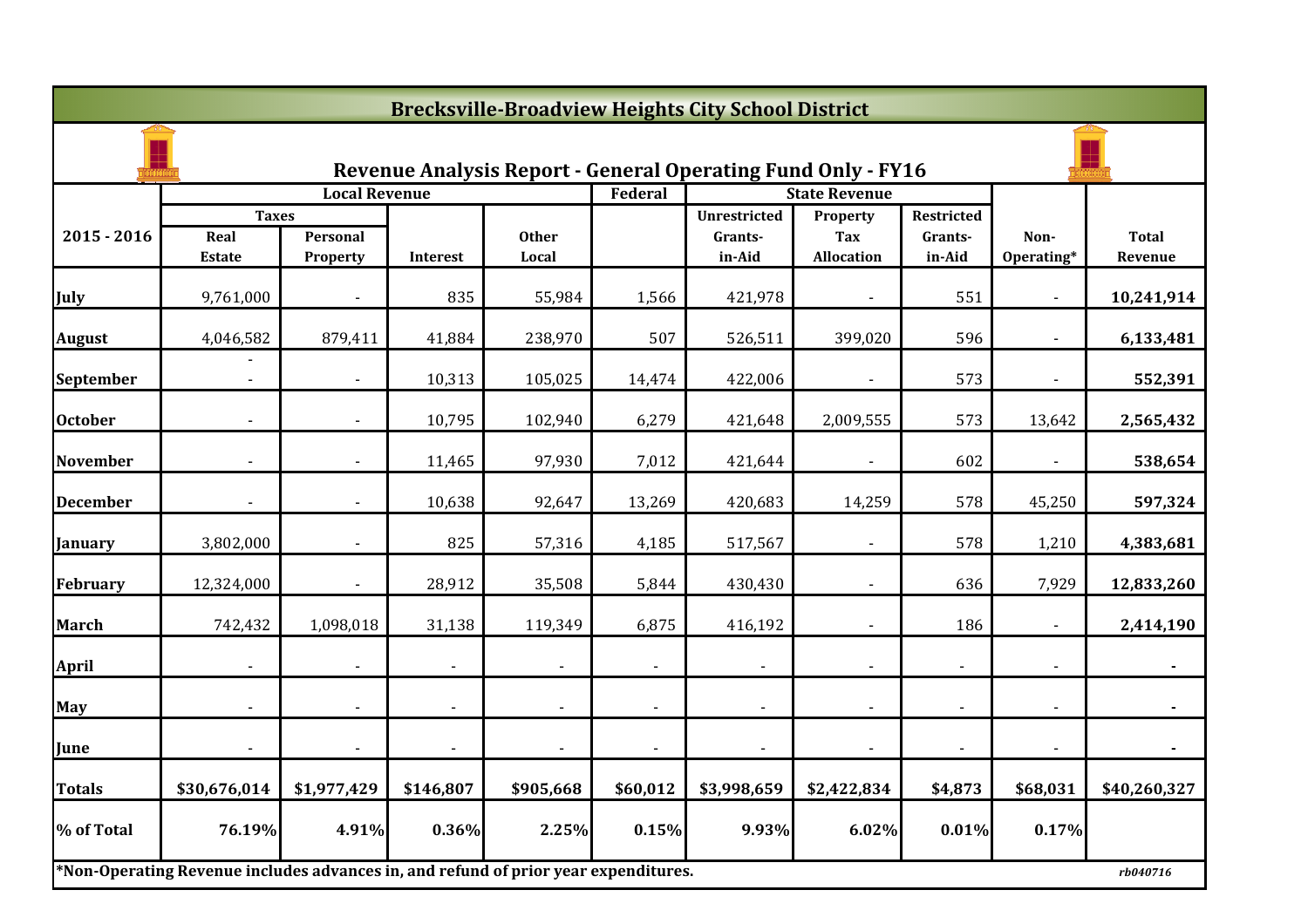|                | <b>Brecksville-Broadview Heights City School District</b>                                                                 |                          |                              |                          |                          |                          |                              |                                 |  |  |  |  |
|----------------|---------------------------------------------------------------------------------------------------------------------------|--------------------------|------------------------------|--------------------------|--------------------------|--------------------------|------------------------------|---------------------------------|--|--|--|--|
|                | <b>Expenditure Analysis Report - General Operating Fund - FY16</b>                                                        |                          |                              |                          |                          |                          |                              |                                 |  |  |  |  |
| 2015-2016      | <b>Salaries</b>                                                                                                           | <b>Benefits</b>          | <b>Services</b>              | <b>Supplies</b>          | Equipment                | Dues/<br><b>Fees</b>     | Non-<br>Operating*           | <b>Total</b><br><b>Expenses</b> |  |  |  |  |
| July           | 2,704,810                                                                                                                 | 755,464                  | 304,744                      | 102,425                  | 291                      | 18,973                   | 40,000                       | 3,926,707                       |  |  |  |  |
| August         | 1,824,099                                                                                                                 | 753,933                  | 441,925                      | 108,406                  | 5,656                    | 263,814                  |                              | 3,397,833                       |  |  |  |  |
| September      | 2,213,559                                                                                                                 | 717,917                  | 233,677                      | 105,960                  | 12,411                   | 9,340                    |                              | 3,292,864                       |  |  |  |  |
| <b>October</b> | 2,307,848                                                                                                                 | 815,160                  | 316,453                      | 109,880                  | 33,636                   | 23,706                   |                              | 3,606,683                       |  |  |  |  |
| November       | 2,378,774                                                                                                                 | 801,972                  | 356,944                      | 49,230                   | 3,118                    | 7,626                    |                              | 3,597,664                       |  |  |  |  |
| December       | 3,353,643                                                                                                                 | 796,725                  | 334,707                      | 48,116                   | 15,508                   | 9,776                    | 297,635                      | 4,856,110                       |  |  |  |  |
| January        | 2,686,805                                                                                                                 | 792,506                  | 423,938                      | 51,132                   | 7,021                    | 14,961                   | 10,675                       | 3,987,038                       |  |  |  |  |
| February       | 2,304,026                                                                                                                 | 778,282                  | 296,644                      | 48,679                   | 5,479                    | 6,803                    |                              | 3,439,913                       |  |  |  |  |
| March          | 2,359,089                                                                                                                 | 769,755                  | 329,325                      | 53,297                   | 2,374                    | 294,974                  | $\overline{\phantom{a}}$     | 3,808,814                       |  |  |  |  |
| April          |                                                                                                                           | $\overline{\phantom{a}}$ | $\blacksquare$               | $\overline{\phantom{a}}$ | $\blacksquare$           | $\blacksquare$           | $\blacksquare$               |                                 |  |  |  |  |
| May            |                                                                                                                           | ٠                        | $\qquad \qquad \blacksquare$ | $\blacksquare$           | $\overline{\phantom{a}}$ | $\overline{\phantom{a}}$ | $\qquad \qquad \blacksquare$ |                                 |  |  |  |  |
| June           |                                                                                                                           |                          | $\overline{\phantom{a}}$     | $\overline{\phantom{a}}$ | $\blacksquare$           | $\blacksquare$           | $\overline{\phantom{a}}$     |                                 |  |  |  |  |
| <b>TOTALS</b>  | \$22,132,653                                                                                                              | \$6,981,714              | \$3,038,357                  | \$677,125                | \$85,494                 | \$649,973                | \$348,310                    | \$33,913,626                    |  |  |  |  |
| % of Total     | 65.26%                                                                                                                    | 20.59%                   | 8.96%                        | 2.00%                    | 0.25%                    | 1.92%                    | 1.03%                        |                                 |  |  |  |  |
|                | *Non-Operating expenses include advances and transfers out.<br>Operating Fund includes General Fund (001) only for FY2016 |                          |                              |                          |                          |                          |                              | rb040716                        |  |  |  |  |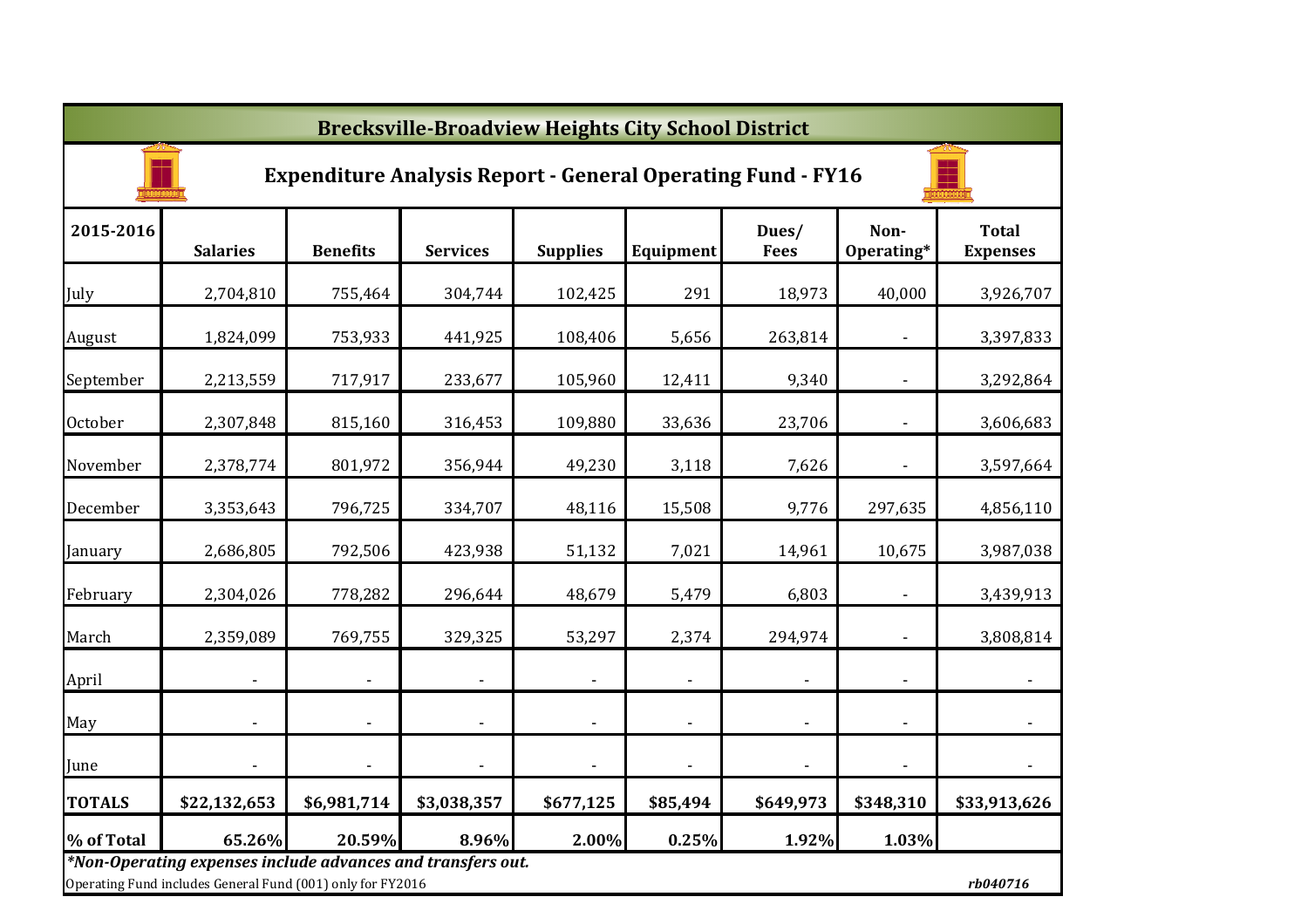|                                      | <b>Brecksville-Broadview Heights City School District</b> |                  |                 |                    |                     |                     |                                  |                     |                     |  |  |  |
|--------------------------------------|-----------------------------------------------------------|------------------|-----------------|--------------------|---------------------|---------------------|----------------------------------|---------------------|---------------------|--|--|--|
|                                      |                                                           |                  |                 |                    |                     |                     |                                  |                     |                     |  |  |  |
|                                      | March 31, 2016                                            |                  |                 |                    |                     |                     | <b>FINSUMM Financial Summary</b> |                     |                     |  |  |  |
| "where fine education is a heritage" |                                                           |                  |                 |                    |                     |                     |                                  |                     |                     |  |  |  |
|                                      |                                                           | <b>Beginning</b> | <b>Monthly</b>  | <b>Fiscal Year</b> | Monthly             | <b>Fiscal Year</b>  | <b>Current</b>                   |                     | <b>Unencumbered</b> |  |  |  |
|                                      | <b>Fund Fund Name</b>                                     | <b>Balance</b>   | <b>Receipts</b> | <b>To Date</b>     | <b>Expenditures</b> | <b>To Date</b>      | <b>Fund</b>                      | Current             | Fund                |  |  |  |
|                                      |                                                           | 7/1/2015         |                 | Receipts           |                     | <b>Expenditures</b> | <b>Balance</b>                   | <b>Encumbrances</b> | <b>Balance</b>      |  |  |  |
| 001                                  | <b>General Fund</b>                                       | \$10,103,705.16  | \$2,414,189.34  | \$40,260,325.85    | \$3,808,814.40      | \$33,913,622.42     | \$16,450,408.59                  | \$1,356,422.59      | \$15,093,986.00     |  |  |  |
| 002                                  | Bond Retirement                                           | \$3,253,726.48   | \$107,409.48    | \$2,612,673.14     | \$0.00              | \$2,384,025.84      | 3,482,373.78                     | \$0.00              | 3,482,373.78        |  |  |  |
| 003                                  | Permanent Improvement                                     | \$948,139.41     | \$74,574.49     | \$1,651,462.41     | \$55,663.63         | \$1,319,157.14      | 1,280,444.68                     | \$148,826.06        | 1,131,618.62        |  |  |  |
| 004                                  | <b>Building Fund</b>                                      | \$150,953.36     | \$21,500.00     | \$91,500.00        | \$0.00              | \$136,000.00        | 106,453.36                       | \$0.00              | 106,453.36          |  |  |  |
| 006                                  | Food Service                                              | \$367,986.08     | \$149,112.45    | \$1,073,196.99     | \$149,541.25        | \$1,110,351.29      | 330,831.78                       | \$151,827.52        | 179,004.26          |  |  |  |
| 007                                  | <b>Special Trust</b>                                      | \$89,587.23      | \$67.33         | \$37,648.52        | \$227.71            | \$68,518.22         | 58,717.53                        | \$1,600.15          | 57,117.38           |  |  |  |
| 009                                  | <b>Uniform Supplies</b>                                   | \$119,404.78     | \$12,351.32     | \$268,993.95       | \$11,882.16         | \$245,695.28        | 142,703.45                       | \$15,016.67         | 127,686.78          |  |  |  |
| 014                                  | Rotary - Internal Services                                | \$136,276.93     | \$56,328.21     | \$299,078.91       | \$88,712.27         | \$166,070.87        | 269,284.97                       | \$115,309.44        | 153,975.53          |  |  |  |
| 018                                  | Public School Support                                     | \$140,784.71     | \$9,786.30      | \$75,829.03        | \$10,150.50         | \$57,801.56         | 158,812.18                       | \$25,003.25         | 133,808.93          |  |  |  |
| 019                                  | Other Grants                                              | \$207,230.45     | \$64,516.88     | \$137,136.19       | \$7,643.76          | \$122,432.13        | 221,934.51                       | \$9,893.74          | 212,040.77          |  |  |  |
| 020                                  | Child Care Fund                                           | \$98,887.29      | \$49,030.25     | \$358,784.52       | \$27,215.60         | \$321,043.93        | 136,627.88                       | \$6,725.96          | 129,901.92          |  |  |  |
| 022                                  | Unclaimed Funds                                           | \$7,928.97       | \$0.00          | \$0.00             | \$0.00              | \$7,928.97          | 0.00                             | \$0.00              | 0.00                |  |  |  |
| 200                                  | <b>Student Managed Funds</b>                              | \$137,172.80     | \$18,133.16     | \$180,113.25       | \$14,669.67         | \$145,773.62        | 171,512.43                       | \$43,452.99         | 128,059.44          |  |  |  |
| 300                                  | District Managed Funds                                    | \$216,204.11     | \$18,554.17     | \$394,080.69       | \$44,426.75         | \$395,204.98        | 215,079.82                       | \$83,978.42         | 131,101.40          |  |  |  |
| 401                                  | <b>Auxiliary Services</b>                                 | \$50,112.65      | \$255.00        | \$338,062.20       | \$33,574.10         | \$202,925.73        | 185,249.12                       | \$60,658.24         | 124,590.88          |  |  |  |
| 451                                  | OneNet (Data Communication)                               | \$0.00           | \$5,400.00      | \$10,800.00        | \$5,400.00          | \$10,800.00         | 0.00                             | \$0.00              | 0.00                |  |  |  |
| 499                                  | Miscellaneous State Grants                                | \$16,789.67      | \$6,900.00      | \$10,000.00        | \$3,589.67          | \$31,295.85         | (4,506.18)                       | \$4,408.82          | (8,915.00)          |  |  |  |
| 516                                  | <b>IDEA-B</b>                                             | \$36,434.87      | \$110,862.12    | \$444,457.97       | \$63,131.83         | \$496,172.64        | (15, 279.80)                     | \$194,476.91        | (209, 756.71)       |  |  |  |
| 551                                  | Title III - Limited English Proficiency                   | \$0.00           | \$0.00          | \$12,414.24        | \$0.00              | \$12,414.24         | 0.00                             | \$0.00              | 0.00                |  |  |  |
| 572                                  | Title I - Disadvantaged Children                          | \$18,826.95      | \$48,688.35     | \$180,411.10       | \$20,397.31         | \$201,742.98        | (2,504.93)                       | \$298.70            | (2,803.63)          |  |  |  |
| 587                                  | Preschool                                                 | \$0.00           | \$5,328.25      | \$15,415.91        | \$2,125.62          | \$15,415.91         | 0.00                             | \$0.00              | 0.00                |  |  |  |
| 590                                  | Title II-A - Improving Teacher Quality                    | \$5,965.30       | \$10,166.03     | \$33,282.81        | \$6,215.51          | \$39,608.86         | (360.75)                         | \$4,550.20          | (4,910.95)          |  |  |  |
| 599                                  | Miscellaneous Federal Grants                              | \$0.00           | \$0.00          | \$0.00             | \$0.00              | \$0.00              | 0.00                             | \$0.00              | 0.00                |  |  |  |
|                                      |                                                           |                  |                 |                    |                     |                     |                                  |                     |                     |  |  |  |
|                                      | <b>Grand Totals (ALL Funds)</b>                           | \$16,106,117.20  | \$3,183,153.13  | \$48,485,667.68    | \$4,353,381.74      | \$41,404,002.46     | \$23,187,782.42                  | \$2,222,449.66      | \$20,965,332.76     |  |  |  |
|                                      |                                                           |                  |                 |                    |                     |                     |                                  |                     |                     |  |  |  |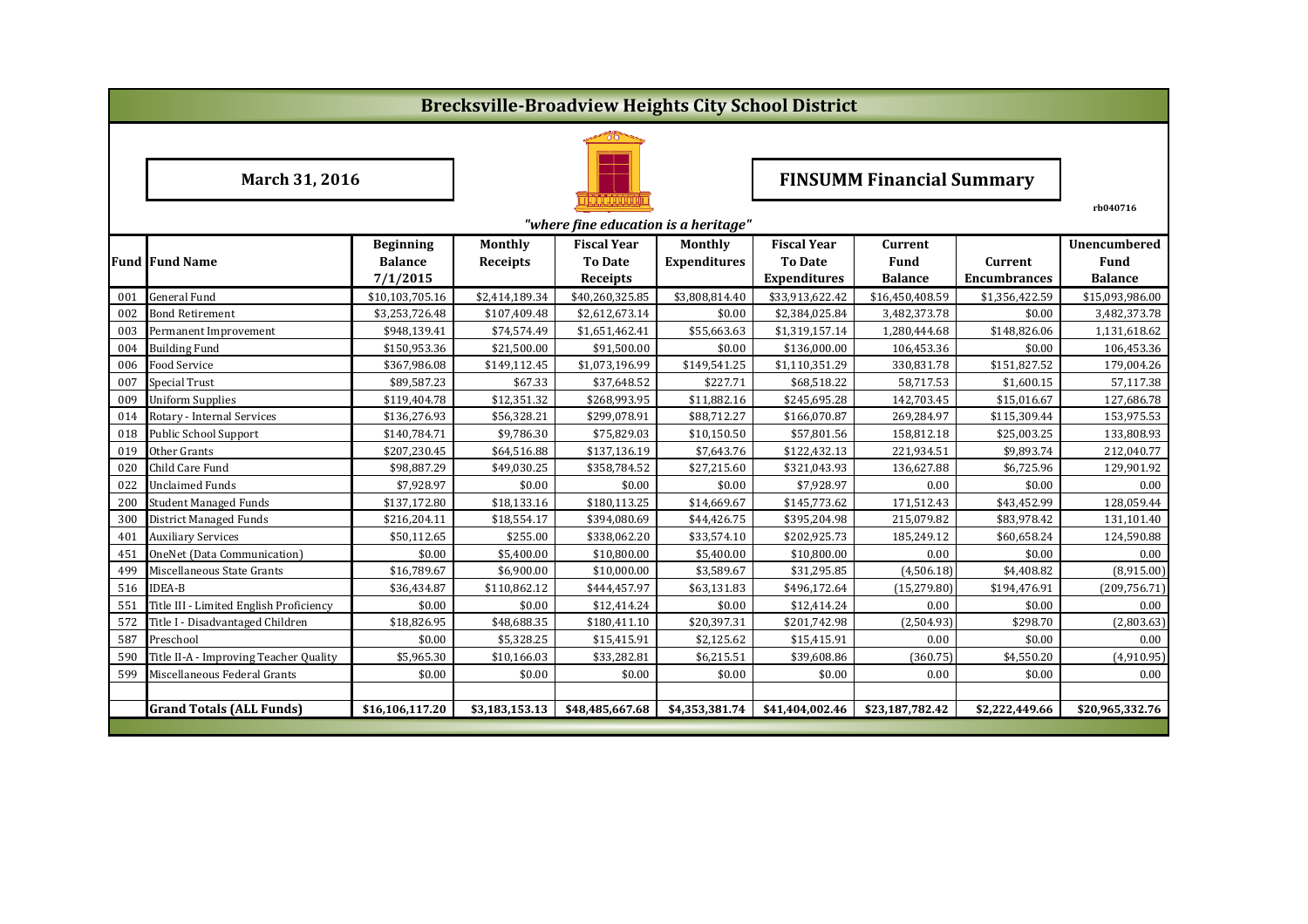### *Brecksville-Broadview Heights Board of Education*



## *Approved Funds for 2015/2016*



|          | This report is a listing of all grant funds authorized and received throughout the 2015/2016 fiscal year. |                   |                   |              |                 |  |  |  |  |  |  |
|----------|-----------------------------------------------------------------------------------------------------------|-------------------|-------------------|--------------|-----------------|--|--|--|--|--|--|
|          |                                                                                                           | <b>Authorized</b> | Non-Public        | Monthly      | <b>Amount</b>   |  |  |  |  |  |  |
| Fund     | <b>Description</b>                                                                                        | Amount            | <b>Authorized</b> | Amount       | <b>Received</b> |  |  |  |  |  |  |
|          |                                                                                                           |                   | Amount            | Received     | FY-to-date      |  |  |  |  |  |  |
|          | <b>State Grants</b>                                                                                       |                   |                   |              |                 |  |  |  |  |  |  |
|          | 451/9016 Network Connectivity Subsidy                                                                     | \$10,800.00       | \$0.00            | \$5,400.00   | \$10,800.00     |  |  |  |  |  |  |
|          | <b>Auxiliary Services</b>                                                                                 |                   |                   |              |                 |  |  |  |  |  |  |
|          | 401/9016 Assumption                                                                                       | \$196,376.74      | \$196,376.74      | \$0.00       | \$180,975.03    |  |  |  |  |  |  |
|          | 401/9116 Lawrence School                                                                                  | \$81,344.34       | \$81,344.34       | \$0.00       | \$89,247.96     |  |  |  |  |  |  |
|          | 401/9216 South Suburban Mont.                                                                             | \$61,624.50       | \$61,624.50       | \$0.00       | \$66,935.97     |  |  |  |  |  |  |
|          |                                                                                                           |                   |                   |              |                 |  |  |  |  |  |  |
|          | <b>CAPA</b>                                                                                               |                   |                   |              |                 |  |  |  |  |  |  |
| 499/9016 | Ohio Dept. of Health Youth Tobacco                                                                        |                   | \$0.00            |              |                 |  |  |  |  |  |  |
|          | <b>Reduction Use</b>                                                                                      | \$50,000.00       |                   | \$6,900.00   | \$10,000.00     |  |  |  |  |  |  |
|          |                                                                                                           |                   |                   |              |                 |  |  |  |  |  |  |
|          | <b>Total State Funds</b>                                                                                  | \$400,145.58      | \$339,345.58      | \$12,300.00  | \$357,958.96    |  |  |  |  |  |  |
|          |                                                                                                           |                   |                   |              |                 |  |  |  |  |  |  |
|          | <b>Federal Grants</b>                                                                                     |                   |                   |              |                 |  |  |  |  |  |  |
|          | 516/9016 IDEA-B Special Education FY16                                                                    | \$728,523.07      | \$7,396.17        | \$110,862.12 | \$444,457.97    |  |  |  |  |  |  |
|          | 516/9015 IDEA-B Special Education FY15                                                                    | \$770,074.29      | \$12,034.42       | \$0.00       | \$0.00          |  |  |  |  |  |  |
|          | 551/9016 Title III Limited English Proficiency FY16                                                       | \$11,479.07       | \$0.00            | \$0.00       | \$12,414.24     |  |  |  |  |  |  |
|          | 551/9015 Title III Limited English Proficiency FY15                                                       | \$14,496.57       | \$0.00            | \$0.00       | \$0.00          |  |  |  |  |  |  |
|          |                                                                                                           |                   |                   |              |                 |  |  |  |  |  |  |
|          | 572/9016 Title I FY16                                                                                     | \$285,827.00      | \$4,018.80        | \$48,688.35  | \$157,546.13    |  |  |  |  |  |  |
|          | 572/9015 Title I FY15                                                                                     | \$314,929.97      | \$0.00            | \$0.00       | \$22,864.97     |  |  |  |  |  |  |
|          |                                                                                                           |                   |                   |              |                 |  |  |  |  |  |  |
|          | 587/9016 Preschool Special Education FY16                                                                 | \$20,192.98       | \$0.00            | \$5,328.25   | \$15,415.91     |  |  |  |  |  |  |
|          | 587/9015 Preschool Special Education FY15                                                                 | \$20,190.02       | \$0.00            | \$0.00       | \$0.00          |  |  |  |  |  |  |
|          |                                                                                                           |                   |                   |              |                 |  |  |  |  |  |  |
|          | 590/9016 Title II-A Improving Teacher Quality FY16                                                        | \$60,047.77       | \$3,064.58        | \$10,166.03  | \$31,124.38     |  |  |  |  |  |  |
|          | 590/9015 Title II-A Improving Teacher Quality FY15                                                        | \$63,805.40       | \$316.00          | \$0.00       | \$2,158.43      |  |  |  |  |  |  |
|          |                                                                                                           |                   |                   |              |                 |  |  |  |  |  |  |
|          | <b>Total Federal Funds</b>                                                                                | \$2,289,566.14    | \$26,829.97       | \$175,044.75 | \$685,982.03    |  |  |  |  |  |  |
|          |                                                                                                           |                   |                   |              |                 |  |  |  |  |  |  |
| rb040716 |                                                                                                           |                   |                   |              |                 |  |  |  |  |  |  |
|          |                                                                                                           |                   |                   |              |                 |  |  |  |  |  |  |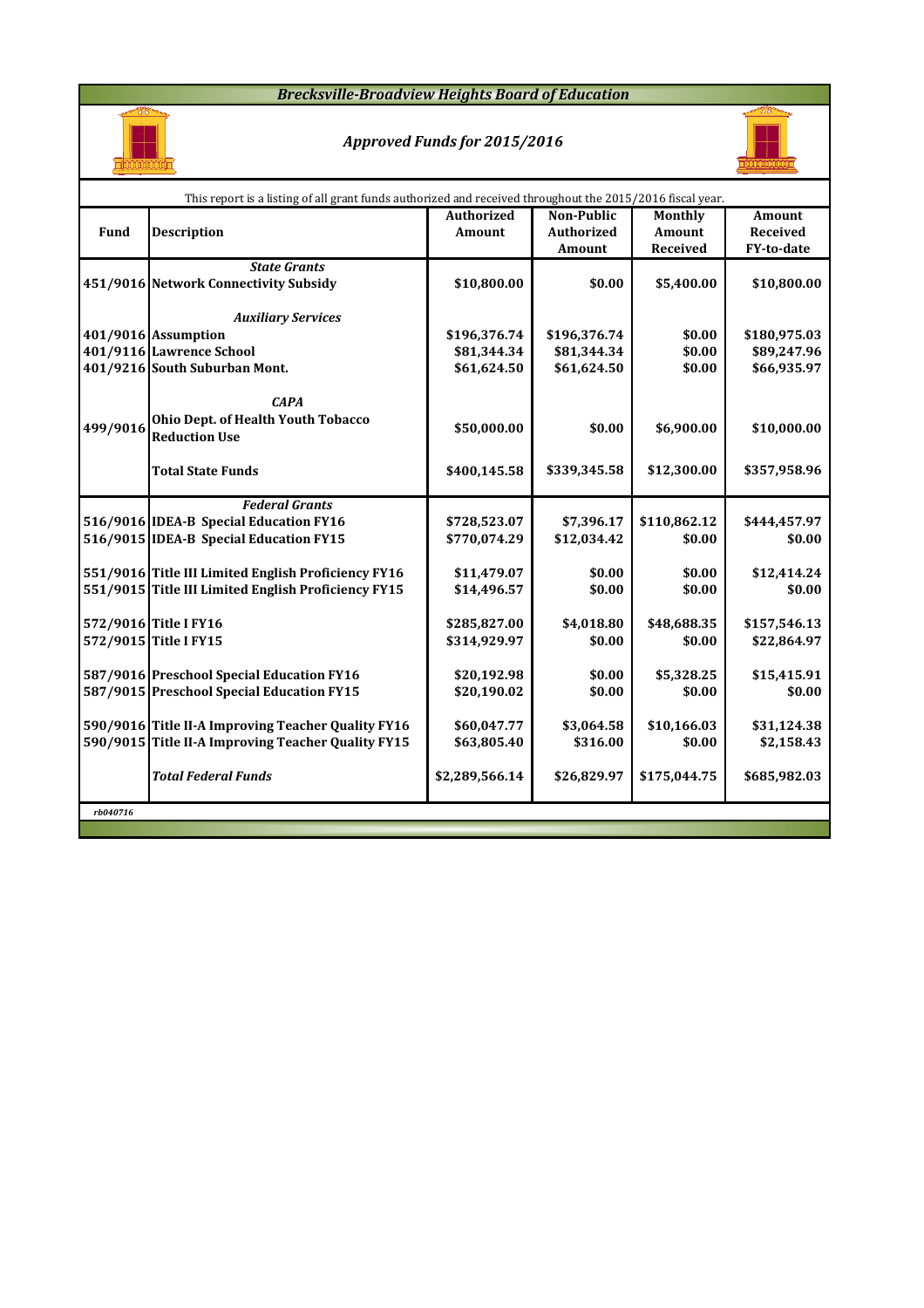*Brecksville-Broadview Heights Board of Education*

# *Record of Advances for 2015/2016*



*as of 03/31/16*

|                             | <i>us vj vs/s1/10</i>        |             |                |                             |               |             |                       |  |  |  |  |  |
|-----------------------------|------------------------------|-------------|----------------|-----------------------------|---------------|-------------|-----------------------|--|--|--|--|--|
|                             |                              |             |                | INITIAL ADVANCE INFORMATION |               |             | <b>ADVANCE RETURN</b> |  |  |  |  |  |
| <b>Date</b>                 | <b>Board</b>                 | <b>FROM</b> | T <sub>0</sub> | <b>Fund</b>                 |               | <b>Date</b> |                       |  |  |  |  |  |
| <b>Approved</b>             | <b>Resolution</b>            | <b>Fund</b> | <b>Fund</b>    | <b>Name</b>                 | <b>Amount</b> | Returned    | <b>Amount</b>         |  |  |  |  |  |
| 8/24/2015                   |                              | 001         | 009            | Uniform School<br>Supplies  | \$40,000.00   | 12/31/2015  | \$40,000.00           |  |  |  |  |  |
|                             |                              |             |                |                             |               |             |                       |  |  |  |  |  |
|                             |                              |             |                |                             |               |             |                       |  |  |  |  |  |
|                             |                              |             |                |                             |               |             |                       |  |  |  |  |  |
|                             |                              |             |                |                             |               |             |                       |  |  |  |  |  |
|                             |                              |             |                |                             |               |             |                       |  |  |  |  |  |
|                             | TOTAL Advances for 2015-2016 | \$40,000.00 |                | \$40,000.00                 |               |             |                       |  |  |  |  |  |
| <b>Advances Outstanding</b> |                              |             |                |                             |               |             |                       |  |  |  |  |  |
| rb040716                    |                              |             |                |                             |               |             |                       |  |  |  |  |  |
|                             |                              |             |                |                             |               |             |                       |  |  |  |  |  |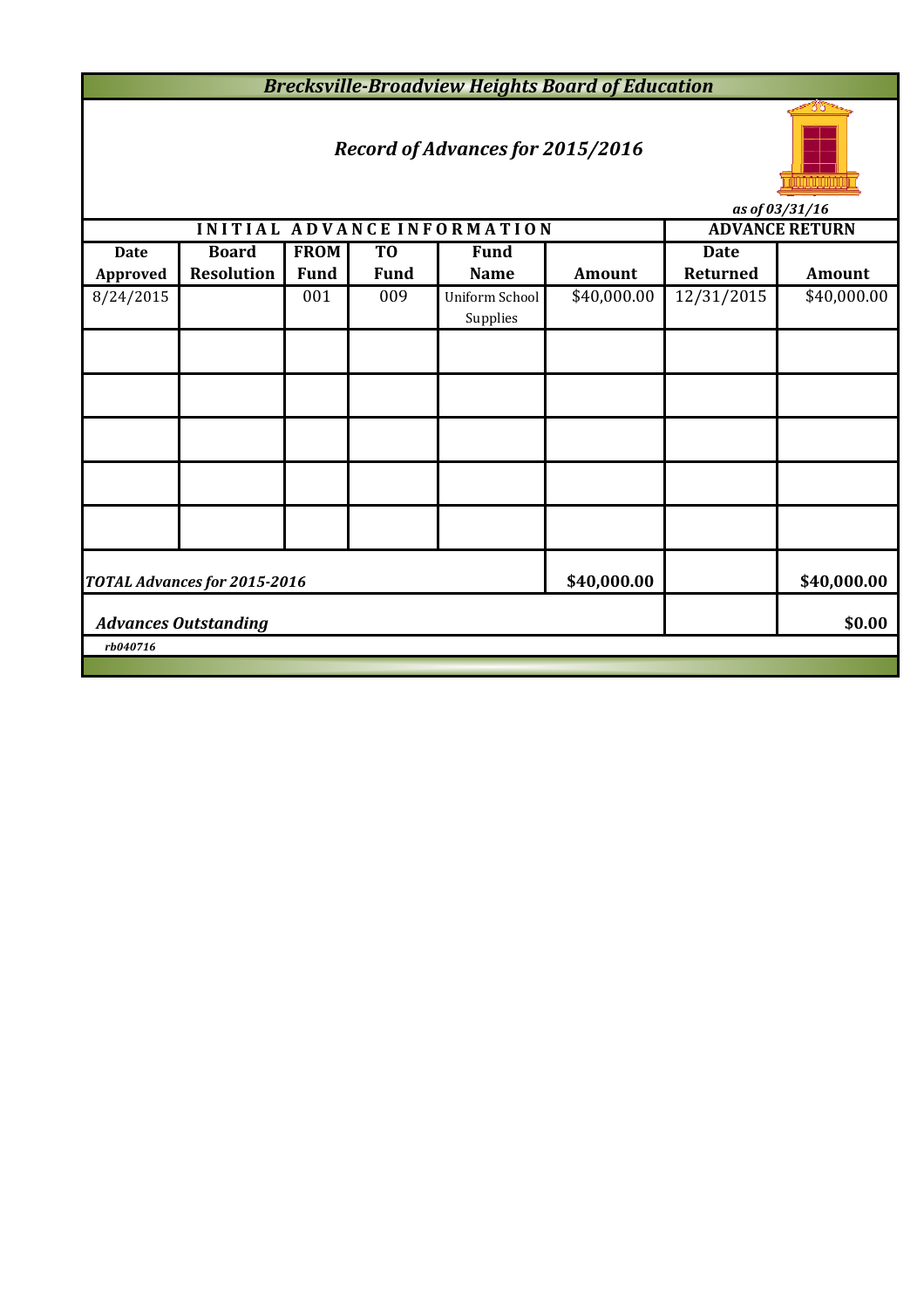| <b>Brecksville-Broadview Heights City School District</b>                                  |                            |    |               |    |                  |  |  |  |  |  |
|--------------------------------------------------------------------------------------------|----------------------------|----|---------------|----|------------------|--|--|--|--|--|
|                                                                                            | <b>Cash Reconciliation</b> |    |               |    |                  |  |  |  |  |  |
|                                                                                            | March 31, 2016             |    |               |    |                  |  |  |  |  |  |
| <b>FINSUM Balance</b>                                                                      |                            |    |               | \$ | 23, 187, 782. 42 |  |  |  |  |  |
| <b>Bank Balance:</b><br>Charter One - General                                              |                            | \$ | 907,428.63    |    |                  |  |  |  |  |  |
|                                                                                            |                            |    |               |    |                  |  |  |  |  |  |
| <b>Investments:</b>                                                                        |                            |    |               |    |                  |  |  |  |  |  |
| <b>STAR Ohio</b>                                                                           | 1,886.47                   |    |               |    |                  |  |  |  |  |  |
| Meeder Investment Management                                                               | 14,388,792.84              |    |               |    |                  |  |  |  |  |  |
| <b>First Federal</b>                                                                       | 5,057,605.38               |    |               |    |                  |  |  |  |  |  |
| Westfield Bank                                                                             | 3,004,004.89               |    |               |    |                  |  |  |  |  |  |
| <b>Petty Cash:</b>                                                                         |                            | \$ | 22,452,289.58 |    |                  |  |  |  |  |  |
| Chippewa                                                                                   | 100.00                     |    |               |    |                  |  |  |  |  |  |
| <b>Highland Drive</b>                                                                      | 100.00                     |    |               |    |                  |  |  |  |  |  |
| Hilton                                                                                     | 100.00                     |    |               |    |                  |  |  |  |  |  |
| <b>Central School</b>                                                                      | 100.00                     |    |               |    |                  |  |  |  |  |  |
| Middle School                                                                              | 150.00                     |    |               |    |                  |  |  |  |  |  |
| <b>Student Activity</b>                                                                    | 300.00                     |    |               |    |                  |  |  |  |  |  |
| <b>High School</b>                                                                         | 150.00                     |    |               |    |                  |  |  |  |  |  |
| Transportation                                                                             | 150.00                     |    |               |    |                  |  |  |  |  |  |
| <b>Board Office</b>                                                                        | 150.00                     |    |               |    |                  |  |  |  |  |  |
| Beekeepers                                                                                 | 150.00                     |    |               |    |                  |  |  |  |  |  |
|                                                                                            |                            | \$ | 1,450.00      |    |                  |  |  |  |  |  |
| <b>Change Fund:</b>                                                                        |                            |    |               |    |                  |  |  |  |  |  |
| Middle School Athletics                                                                    |                            |    |               |    |                  |  |  |  |  |  |
| Middle School Concessions                                                                  |                            |    |               |    |                  |  |  |  |  |  |
| <b>High School Athletics</b>                                                               | 4,000.00                   |    |               |    |                  |  |  |  |  |  |
| <b>Food Services</b>                                                                       | 1,097.00                   |    |               |    |                  |  |  |  |  |  |
|                                                                                            |                            | S  | 5,097.00      |    |                  |  |  |  |  |  |
|                                                                                            |                            |    |               |    |                  |  |  |  |  |  |
| Less: Outstanding Checks-Charter One General                                               |                            | \$ | (178, 732.79) |    |                  |  |  |  |  |  |
| <b>Outstanding Deposits/Other Adjustments:</b><br>Unidentified reconciled check-bank error | 250.00                     |    |               |    |                  |  |  |  |  |  |
|                                                                                            |                            |    |               |    |                  |  |  |  |  |  |
|                                                                                            |                            |    |               |    |                  |  |  |  |  |  |
|                                                                                            |                            | \$ | 250.00        |    |                  |  |  |  |  |  |
|                                                                                            |                            |    |               |    |                  |  |  |  |  |  |
| <b>Bank Balance</b>                                                                        |                            |    |               | \$ | 23, 187, 782. 42 |  |  |  |  |  |
| Variance                                                                                   |                            |    |               | \$ |                  |  |  |  |  |  |
| rb040716                                                                                   |                            |    |               |    |                  |  |  |  |  |  |
|                                                                                            |                            |    |               |    |                  |  |  |  |  |  |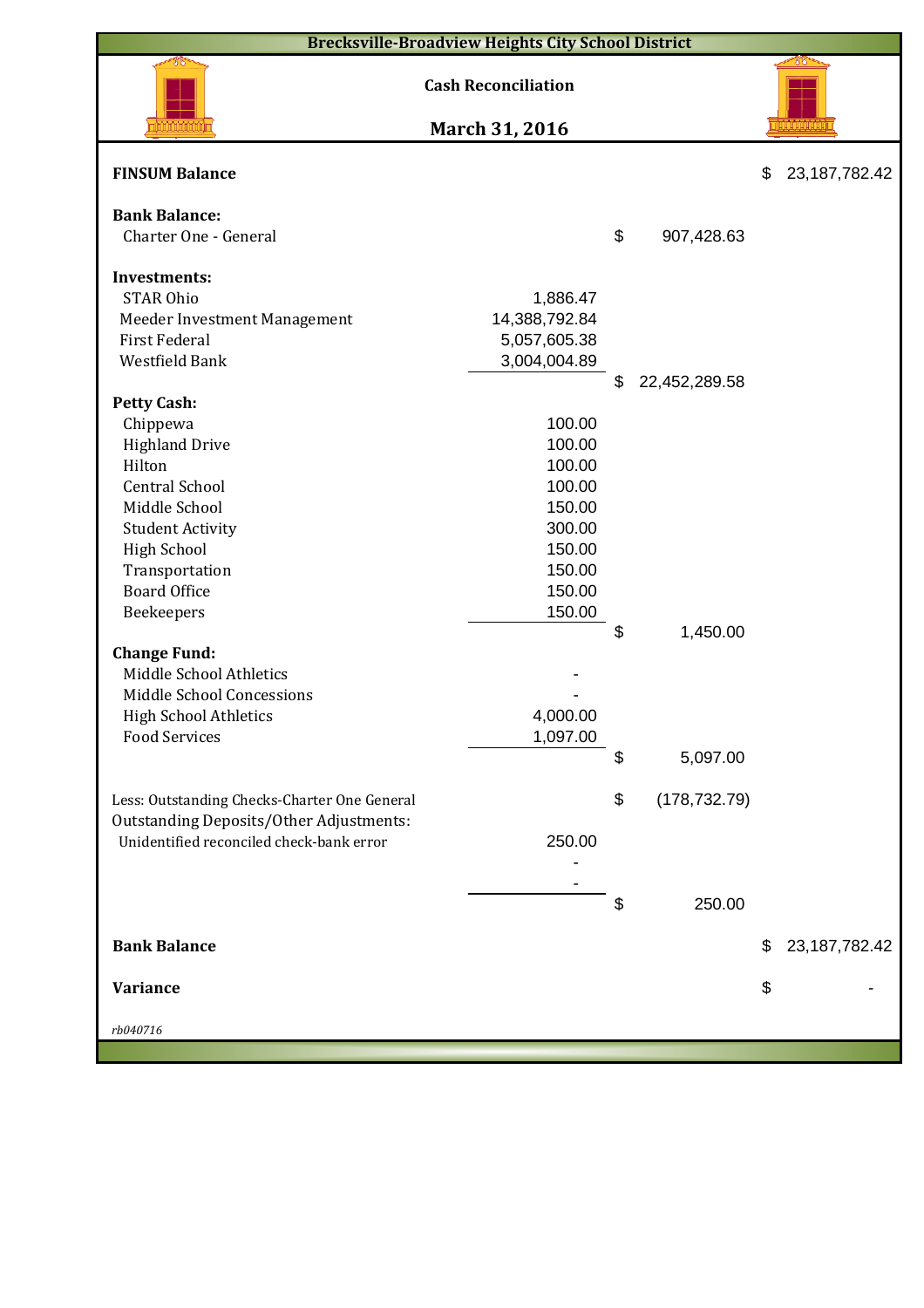|               | <b>Brecksville-Broadview Heights City School District</b> |                             |                                                            |                                  |                                              |                                             |                                |                                               |                                   |  |  |
|---------------|-----------------------------------------------------------|-----------------------------|------------------------------------------------------------|----------------------------------|----------------------------------------------|---------------------------------------------|--------------------------------|-----------------------------------------------|-----------------------------------|--|--|
|               |                                                           |                             |                                                            |                                  |                                              |                                             |                                |                                               |                                   |  |  |
|               | March 31, 2016                                            |                             |                                                            |                                  | <b>Appropriation Summary</b>                 |                                             |                                |                                               |                                   |  |  |
|               |                                                           |                             |                                                            |                                  |                                              |                                             |                                | rb040716                                      |                                   |  |  |
|               | "where fine education is a heritage"                      |                             |                                                            |                                  |                                              |                                             |                                |                                               |                                   |  |  |
| Fund          |                                                           | <b>FYTD</b><br>Appropriated | <b>Prior FY</b><br><b>Carryover</b><br><b>Encumbrances</b> | <b>FYTD</b><br><b>Expendable</b> | <b>FYTD</b><br>Actual<br><b>Expenditures</b> | <b>MTD</b><br>Actual<br><b>Expenditures</b> | Current<br><b>Encumbrances</b> | <b>FYTD</b><br>Unencumbered<br><b>Balance</b> | <b>FYTD</b><br>Percent<br>Exp/Enc |  |  |
| 001           | <b>General Fund</b>                                       | \$45,823,986.00             | \$323,247.69                                               | \$46,147,233.69                  | \$33,913,622.42                              | \$3,808,814.40                              | \$1,356,422.59                 | 10,877,188.68                                 | 76.43%                            |  |  |
| 002           | <b>Bond Retirement</b>                                    | \$4,431,397.00              | \$0.00                                                     | 4,431,397.00                     | \$2,384,025.84                               | \$0.00                                      | \$0.00                         | 2,047,371.16                                  | 53.80%                            |  |  |
| 003           | Permanent Improvement                                     | \$1,900,000.00              | \$798,264.93                                               | 2,698,264.93                     | \$1,319,157.14                               | \$55,663.63                                 | \$148,826.06                   | 1,230,281.73                                  | 54.40%                            |  |  |
| 004           | <b>Building Fund</b>                                      | \$0.00                      | \$136,000.00                                               | 136,000.00                       | \$136,000.00                                 | \$0.00                                      | \$0.00                         | 0.00                                          | 100.00%                           |  |  |
| 006           | <b>Food Service</b>                                       | \$1,708,100.00              | \$1,720.00                                                 | 1,709,820.00                     | \$1,110,351.29                               | \$149,541.25                                | \$151,827.52                   | 447,641.19                                    | 73.82%                            |  |  |
| 007           | <b>Special Trust</b>                                      | \$82,402.00                 | \$0.00                                                     | 82,402.00                        | \$68,518.22                                  | \$227.71                                    | \$1,600.15                     | 12,283.63                                     | 85.09%                            |  |  |
| 009           | <b>Uniform Supplies</b>                                   | \$261,247.00                | \$0.00                                                     | 261,247.00                       | \$245,695.28                                 | \$11,882.16                                 | \$15,016.67                    | 535.05                                        | 99.80%                            |  |  |
| 014           | Rotary - Internal Services                                | \$445,661.00                | \$5,770.99                                                 | 451,431.99                       | \$166,070.87                                 | \$88,712.27                                 | \$115,309.44                   | 170,051.68                                    | 62.33%                            |  |  |
| 018           | Public School Support                                     | \$151,449.00                | \$1,450.00                                                 | 152,899.00                       | \$57,801.56                                  | \$10,150.50                                 | \$25,003.25                    | 70,094.19                                     | 54.16%                            |  |  |
| 019           | Other Grants                                              | \$211,159.65                | \$16,581.26                                                | 227,740.91                       | \$122,432.13                                 | \$7,643.76                                  | \$9,893.74                     | 95,415.04                                     | 58.10%                            |  |  |
| 020           | Child Care Fund                                           | \$454,176.00                | \$5,719.99                                                 | 459,895.99                       | \$321,043.93                                 | \$27,215.60                                 | \$6,725.96                     | 132,126.10                                    | 71.27%                            |  |  |
| 022           | <b>Unclaimed Funds</b>                                    | \$7,928.97                  | \$0.00                                                     | 7,928.97                         | \$7,928.97                                   | \$0.00                                      | \$0.00                         | 0.00                                          | 0.00%                             |  |  |
| 200           | <b>Student Managed Funds</b>                              | \$292,413.00                | \$3,154.06                                                 | 295,567.06                       | \$145,773.62                                 | \$14,669.67                                 | \$43,452.99                    | 106,340.45                                    | 64.02%                            |  |  |
| 300           | <b>District Managed Funds</b>                             | \$660,645.00                | \$33,196.22                                                | 693,841.22                       | \$395,204.98                                 | \$44,426.75                                 | \$83,978.42                    | 214,657.82                                    | 69.06%                            |  |  |
| 401           | <b>Auxiliary Services</b>                                 | \$339,756.60                | \$49,701.63                                                | 389,458.23                       | \$202,925.73                                 | \$33,574.10                                 | \$60,658.24                    | 125,874.26                                    | 67.68%                            |  |  |
| 451           | OneNet (Data Communication)                               | \$10,800.00                 | \$0.00                                                     | 10,800.00                        | \$10,800.00                                  | \$5,400.00                                  | \$0.00                         | 0.00                                          | 100.00%                           |  |  |
| 499           | Miscellaneous State Grants                                | \$50,000.00                 | \$16,789.67                                                | 66,789.67                        | \$31,295.85                                  | \$3,589.67                                  | \$4,408.82                     | 31,085.00                                     | 53.46%                            |  |  |
| 516           | <b>IDEA-B</b>                                             | \$731,394.44                | \$33,563.50                                                | 764,957.94                       | \$496,172.64                                 | \$63,131.83                                 | \$194,476.91                   | 74,308.39                                     | 90.29%                            |  |  |
| 551           | Title III - Limited English Proficiency                   | \$14,587.67                 | \$0.00                                                     | 14,587.67                        | \$12,414.24                                  | \$0.00                                      | \$0.00                         | 2,173.43                                      | 85.10%                            |  |  |
| 572           | Title I - Disadvantaged Children                          | \$327,504.57                | \$14.35                                                    | 327,518.92                       | \$201,742.98                                 | \$20,397.31                                 | \$298.70                       | 125,477.24                                    | 61.69%                            |  |  |
| 587           | Preschool                                                 | \$20,192.98                 | \$0.00                                                     | 20,192.98                        | \$15,415.91                                  | \$2,125.62                                  | \$0.00                         | 4,777.07                                      | 76.34%                            |  |  |
| 590           | Title II-A - Improving Teacher Quality                    | \$68,171.50                 | \$0.00                                                     | 68,171.50                        | \$39,608.86                                  | \$6,215.51                                  | \$4,550.20                     | 24,012.44                                     | 64.78%                            |  |  |
| 599           | Miscellaneous Federal Grants                              | \$0.00                      | \$0.00                                                     | 0.00                             | \$0.00                                       | \$0.00                                      | \$0.00                         | 0.00                                          | #DIV/0!                           |  |  |
| <b>Totals</b> |                                                           | \$57,992,972.38             | \$1,425,174.29                                             | \$59,418,146.67                  | \$41,404,002.46                              | \$4,353,381.74                              | \$2,222,449.66                 | \$15,791,694.55                               | 73.42%                            |  |  |